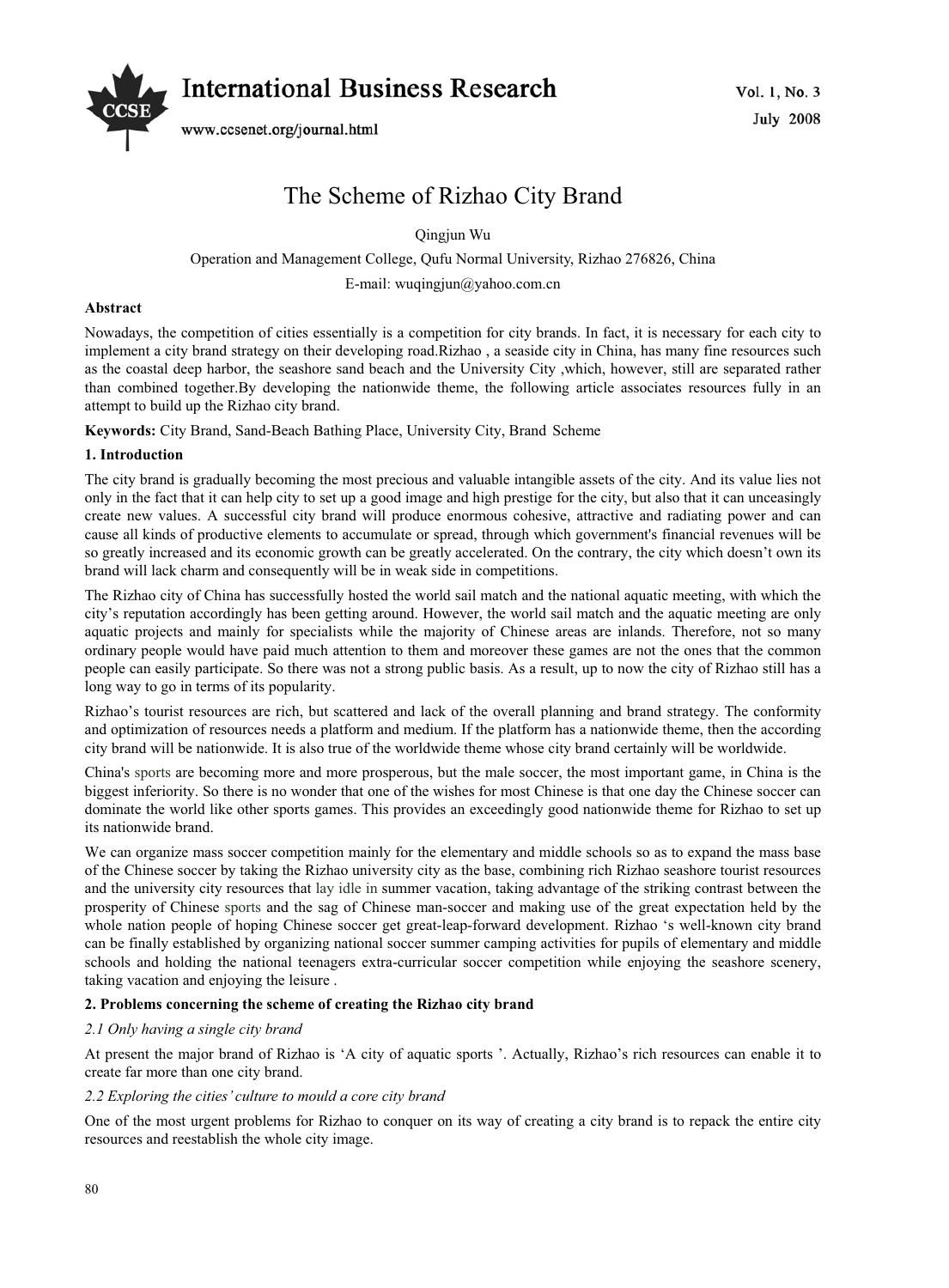*2.3 Utilizing various methods to market the city.*

The city can be marketed through all kinds of media or other traveling advertising way to propagandize the city brand.

*2.4 The city must have a unique localization, and its city brand must have the individuality which cannot be substituted, too.*

The city brand represents a city's unique charm and its typical cultural characteristics, whose value lies in the unique localization and the irreplaceable individuality.

## **3. The specific ideas and Schemes on designing new Rizhao city brands**

The good brand is not innate or a simple summary and induction, but a kind of overall plan for all resources via standing on the strategic height of the sustainable development. The key is how to mould the brand idea.Along with the fast development of Chinese economy in the latest 30 years, for the great majority, material demands have already been satisfied and now more and more demands are turning to a higher level. The pure sightseeing traveling is transforming to the fitness traveling.Rizhao has many advantages like the good deep coastal harbor, the fine clean seashore bathing place, the excellent human resources and convenient infrastructure in University City.Therefore, Rizhao certainly will be able to become a nationwide even worldwide well-known brand city, as long as we can seize this nationwide subject of contrast between the Chinese soccer's depression and other sports' prosperity, expand the mass base of the Chinese soccer by holding 'the national gold-sand-beach soccer- summer-camp for teenagers' which can later be made a yearly event even in the future become 'the permanent national young soccer base' and 'the worldwide golden-sand-beach soccer base'.

The concrete plans are as follows:

(1) Establishing a committee which is responsible for preparation and organization.

(2) Signing related agreements with the correlative interest body to obtain the law protection.

(3) Putting necessary investment on essential places, for instance, constructing the sand- beach- soccer fields near the seashore and building symbolic constructions in the University City and so on.

(4) Seeking for the support of influential media to expand propagandizing influence.

(5) Taking travel agencies as the link and elementary and middle schools as the unit to organize the soccer- competition tourist group for elementary and middle schools graduate in summer vacation.

(6) In summer vacation accommodating tourist groups of elementary and middle schools graduate in idle student dorms of the University City.

(7) Organizing tourist groups of elementary and middle schools graduate to experience university life by visiting the environment and the facilities of the University City.

(8) Holding competitions of various ranks between various elementary and middle schools teams in the University City's stadiums.

(9) Holding sand-beach entertainment soccer competition on the beach and letting people enjoy the seashore scenery, take vacation and enjoy the leisure.

Therefore, the project is a new traveling product which combines the sports fitness and the traveling leisure and offers a precious chance for Rizhao to set up the city brand.

#### **4. Anticipated effect of Rizhao city new brand**

As far as Rizhao city is concerned, the activity can enhance Rizhao's popularity, accelerate its tourism development and create the city brand.The city brand can be a magnet which displays such formidable attraction as to attract huge funds, information flow, commodities and talented persons. And it can also lead to the development of other correlative industries such as the estate industry, the food and beverage industry, the trade and so on by which the city will realize its development in one leap. Besides that, it can create numerous employment posts and make the local farmers even richer by adding their financial revenues significantly.

Seen from the angle of the national physical commission and the Chinese Soccer association, it will raise interests of adolescents in soccer as hobby , who can do exercises for leisure and amusement, thus it will expand mass base of Chinese soccer and build a solid foundation of the Chinese soccer for long-term development,

Seen from the angle of the universities in the University City, it can enhance their popularity and their enrollment's quality and stability.As to elementary and middle schools, it can enhance their popularity and raise students' patriotism and collective spirit.

In terms of their parents, it can increase family emotion and enhance the familial harmony by providing a precious chance for parents and their children to travel together while enjoying the seashore scenery.